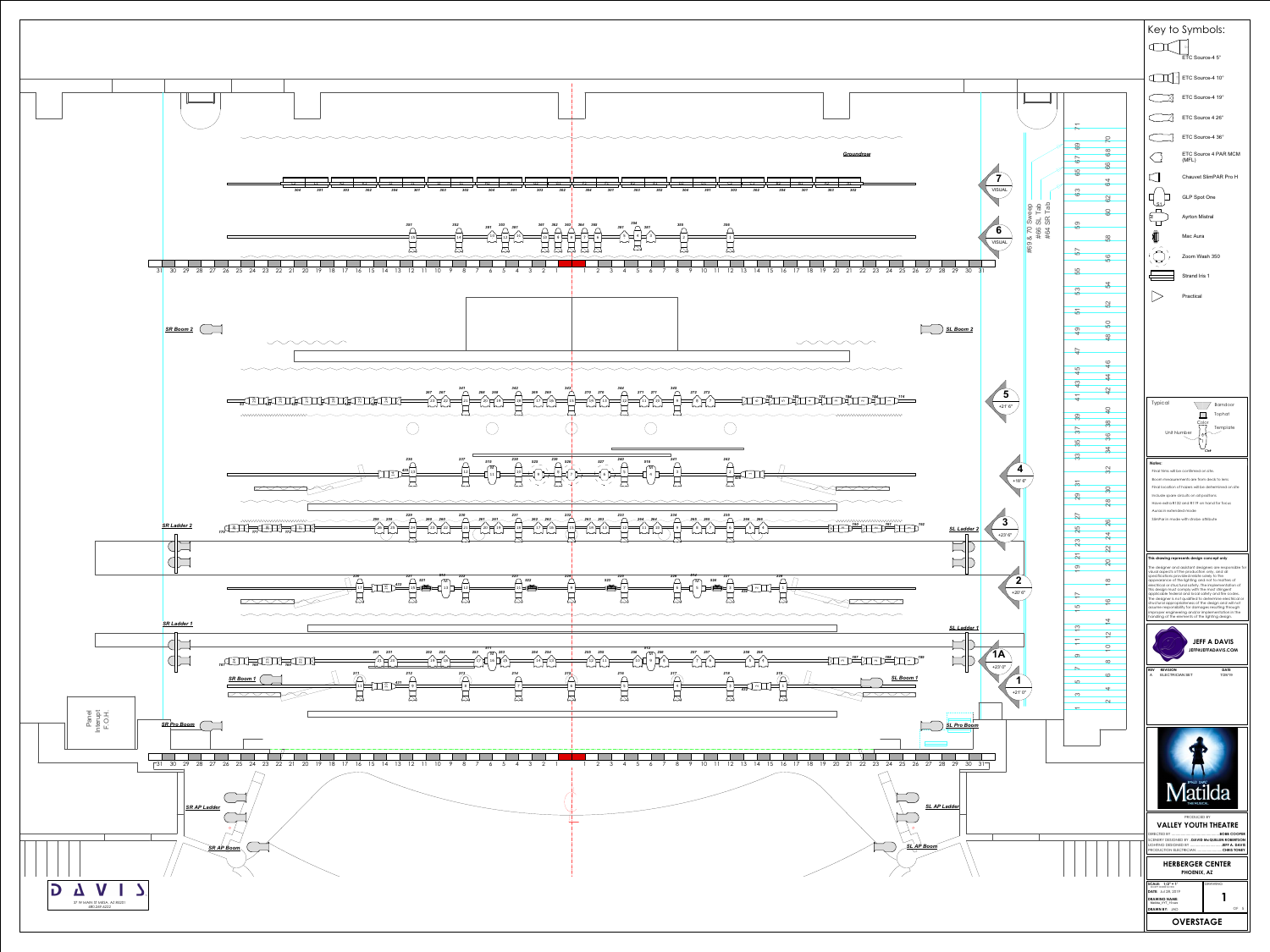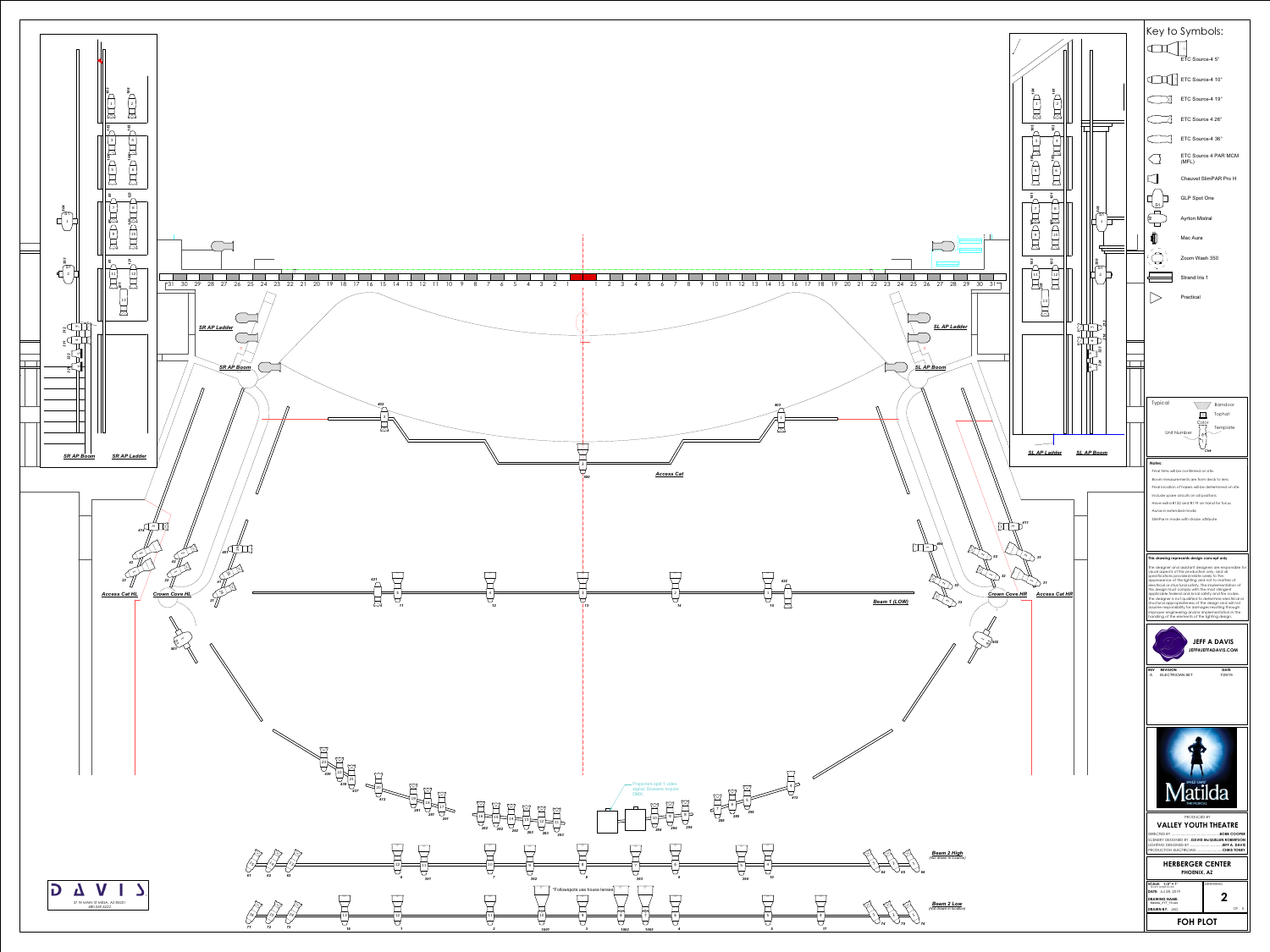## - Please coordinate with ZFX about safe fly space onstage/offstage

 $\Box$ 

ო





*333*

4*331*

*331*

*SR Boom 2 28'-0" SR @ +31'-9"*

 $\sim$ 

1*335* BOOM NOTES:



Measurements are from deck to lens. Fixtures drawn for clarity, See section for accurate hanging style. Dimensions are from 0'-0" to center of pipe. Booms are symmetrical SL/SR for hanging dimensions from deck.